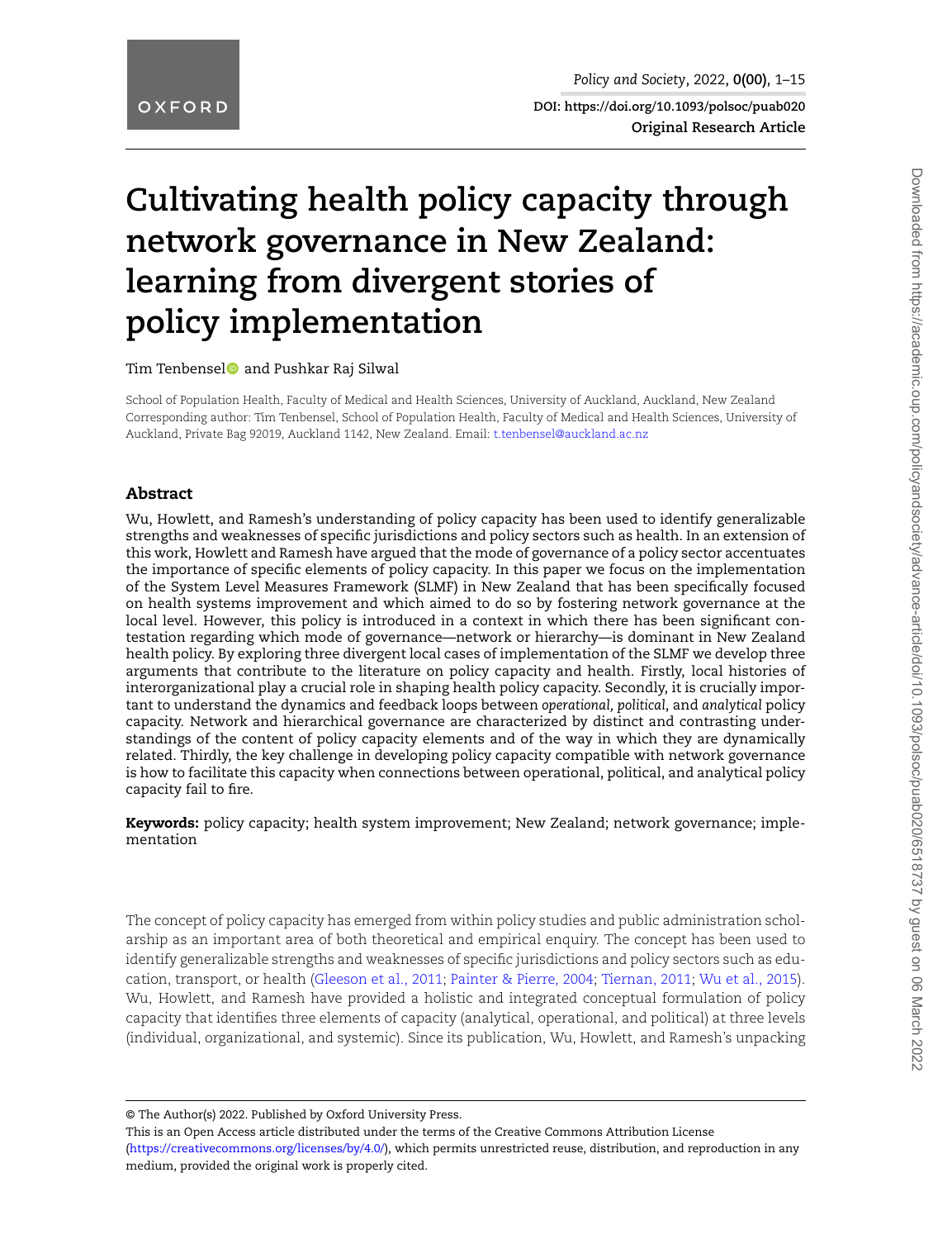of policy capacity has enabled the development of even more sophisticated qualitative evaluations and comparisons which can be applied to jurisdictions, and sectoral domains.

Health system strengthening is defined by the WHO as "any array of initiatives that improves one or more of the functions of the health system and that leads to better health through improvements in access, coverage, quality or efficiency"([Witter et al., 2019](#page-14-2), p. e1981). This definition is broad enough to cover large swathes of the domain of health policy in any jurisdiction. Most health policy initiatives are easily characterized as relevant to one or more of these broad objectives([Roberts, 2008\)](#page-13-2), whether they be redesign of payment systems, attempts to reduce waiting times for services, or introducing a new cancer screening process.

Within this very broad ambit, there is an important sub-domain of health policy—health system improvement—which focuses more specifically on selecting, gathering, interpreting, and acting upon information about key indicators in order to enhance the steering capacity of a health system [\(Papanicolas & Cylus, 2015\)](#page-13-3). Health system improvement is becoming increasingly important in attempts to move health systems to a stronger focus on population health outcomes([Steenkamer et al.,](#page-13-4) [2020\)](#page-13-4). In terms of the policy capacity framework, health system improvement appears at first glance to be relevant specifically to analytical policy capacity. However, the other key components of policy capacity—operational and political—are also crucial to the success of health system improvement, as political capacity is required to define health system improvement priorities and operational capacity is essential in mobilizing and utilizing knowledge [\(Lawrence et al., 2020](#page-13-5)).

In this paper we focus on the implementation of a specific policy framework in New Zealand that has been specifically focused on health system improvement. The System Level Measures Framework (SLMF), introduced by the Ministry of Health in 2016, is a broad-based policy designed to facilitate health system improvement at the local system level. This policy setting serves as a useful focus for three reasons.

Firstly, the evolution and implementation of the SLMF *requires* policy capacity. Secondly, the SLMF is a concerted attempt to develop and *foster* health policy capacity at the local level. Thirdly, the SLMF requires the mobilization of network governance at the local level. This is significant because [Howlett](#page-13-6) [and Ramesh \(2016\)](#page-13-6) have developed further arguments suggesting that the type of policy capacity that is most important in any policy sector is strongly shaped by institutional factors, specifically the type of governance (legal-hierarchical, corporatist, market, or network) that predominates in that sector. A key feature of their argument is that the critical component of policy capacity for network governance is *operational* capacity at the *organisational* level.

The paper is structured as follows. In the first section we outline how Howlett and Ramesh link the components of policy capacity to modes of governance and we discuss the application of this to the domain of health policy. In the second section we provide a broad descriptive analysis of governance and health policy capacity in New Zealand. In the third section we describe the SLMF and how it has been designed to foster health system improvement and strengthening through network governance at the local level. In the fourth section we briefly outline three local case studies of SLMF implementation that have had contrasting degrees of success in fostering health system improvement, as a way of testing Howlett and Ramesh's contention. Our final section pulls together these threads and develops some implications for the study of health system governance and policy capacity.

# **Policy capacity and health policy, institutions, and governance**

For [Howlett and Ramesh \(2016\)](#page-13-6), the overall nature of policy capacity in any policy domain is strongly shaped by the governance contexts in which state and non-state actors interact. They suggest that the critical dimensions are, firstly, the degree of state involvement in governance and, secondly, the degree to which the coordination relationship between state and non-state actors is hierarchical (See [Table 1](#page-2-0)). Their argument is that the predominant type of governance characteristic of a policy area defines the key institutional parameters.

This typology can be used to compare and contrast health governance between jurisdictions, as it maps on to typologies of health system institutions. Corporatist governance has been a defining characteristic of social insurance systems such as Germany, while market governance remains a central feature of health systems such as the USA's that were more reliant on private insurance. In tax-funded systems, the state is more central because it funds health services directly. Howlett and Ramesh's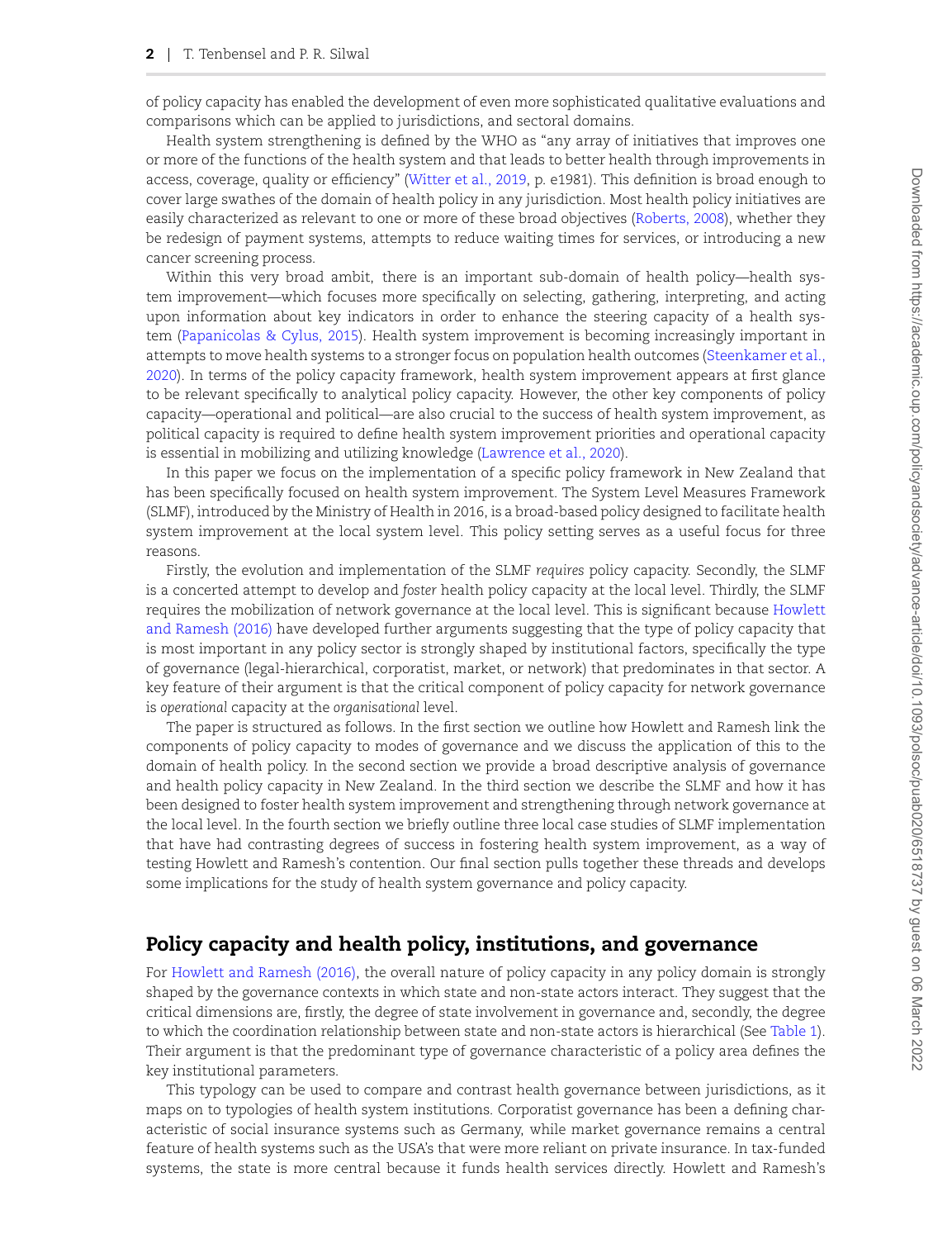|                                                            |                                        | Significance of state role                  |
|------------------------------------------------------------|----------------------------------------|---------------------------------------------|
| Mode of coordination between<br>state and non-state actors | Higher                                 | Lower                                       |
| Hierarchical<br>Plurilateral                               | Legal Governance<br>Network Governance | Corporatist Governance<br>Market Governance |

<span id="page-2-0"></span>Table 1. Mode of coordination (governance) and significance of role of the state.

Source: [Howlett and Ramesh \(2016\)](#page-13-6).

matrix provides an useful map, but the mode of governance in specific countries is not set in stone and is itself often the object and focus of contestation and health policy reform [\(Tuohy, 2018\)](#page-14-3).

Howlett and Ramesh then argue that the predominant mode of coordination helps define the potential "Achilles heel" of policy capacity. For "legal" governance (we prefer the term "hierarchical" here because health services policy is rarely "legalist"), the critical capacity is *operational capacity* at the *system level*. Here, the onus is on state sector managers in central government to operationalize the policy and public management accountability requirements as defined by the state([Howlett & Ramesh, 2016\)](#page-13-6). This entails ensuring that non-state actors funded by the state are accountable for the public money they spend and the services they deliver. For network governance, however, the critical component of policy capacity is *operational capacity* at the *organisational level*. This means that the onus is on healthcare managers, generally at the local level, to develop collaborative relationships based on trust with non-state actors([Howlett & Ramesh, 2016](#page-13-6)).

In tax-funded health systems, therefore, the key question then becomes whether relationships between state and non-state actors are hierarchical or pluralistic. On the one hand, a hierarchical understanding of governance treats non-state actors as instruments of the state and views independent power, knowledge, and operational knowhow (i.e., political, analytical, and operational capacity) as things that should be subjugated to the state. On the other hand, a network understanding of health policy governance treats the power, knowledge, and operational knowhow of non-state actors as resources that should be utilized to increase the effectiveness of policy.

Hierarchical and network logics of governance also differ as ideal types in terms of the content of health policy capacity and in terms of how the elements of policy capacity relate to each other. While political capacity in hierarchical governance is the capacity to "carry the day" in the face of political opposition, political capacity in network governance is more about winning over those with divergent views and building winning coalitions. Operational capacity in hierarchical governance involves skills associated with top-down and command-and-control models of implementation, whereas it involves collaborative skills under network governance. Analytic capacity in hierarchical governance is more tightly wedded to measurement and instrumental rationality, whereas a broader range of knowledge underpins analytical capacity in network governance.

Finally, hierarchical and network governance differ regarding the question of how to create "virtuous circles" of policy capacity. For hierarchical models of policy processes and public management, analytical capacity (use of evidence) underpins authoritative policy commitments (policy capacity) which then harness operational capacity (implementation of authoritative choices). This "clockwise" direction is a feature of rationalist versions of the policy cycle([Davis et al., 2012](#page-12-0)). For network governance, the direction of connections between components is an *anti-clockwise* cycle in which operational capacity (management of collaborative processes) builds political capacity (stakeholder buy-in), which then fosters analytical capacity (pooling of information and analytical expertise), which then supports operational capacity.

[Figure 1](#page-3-0) shows how these contrasting dynamic understandings of policy capacity can be represented graphically, based on Wu et al.'s original formulation.

# **New Zealand health policy context and policy capacity**

The issue of whether New Zealand's health-care system is founded on hierarchical or network institutional logics is one that lies at the heart of the evolution of health policy in New Zealand over the last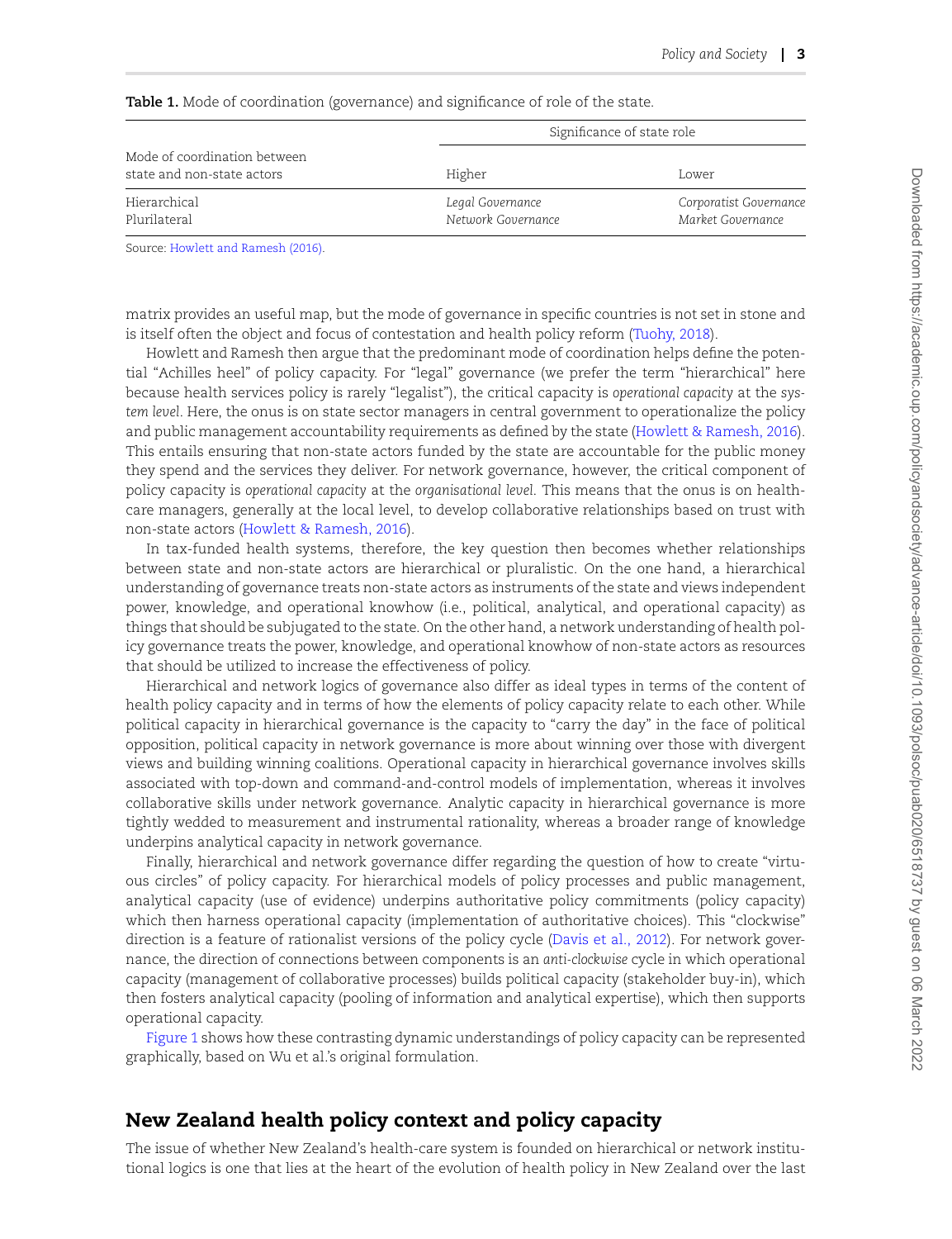<span id="page-3-0"></span>

**Figure 1.** Modes of governance and logics of policy capacity development.

30 years. New Zealand is a small country of five million inhabitants and has a predominantly tax-funded health system and a relatively high level of public provision of health services.

The content of the health policy agenda is broadly similar to other high-income countries([Blank](#page-12-1) [et al., 2017](#page-12-1)), with some notable local inflections. Long-term policy concerns include reducing barriers to accessing health services and the efficiency of the system. In international terms, New Zealand was an early adopter of population health policy objectives pertaining to health services([Health and](#page-13-7) [Disability System Review, 2020](#page-13-7)), based on the recognition that *some* population health outcomes can be influenced by the ways in which health services are funded, designed, and delivered [\(Nolte et al., 2010](#page-13-8)).

The reduction and elimination of inequities of outcomes and access, particularly between the indigenous Maori population (16% of the population) and the predominantly European majority, has been a ¯ strong health policy priority since the late 1990s([Chin et al., 2018](#page-12-2)), and there is also a very strong normative imperative for addressing indigenous health based on governmental obligations under the Treaty of Waitangi and historical shortcomings in upholding these obligations [\(Came et al., 2018;](#page-12-3) [Sheridan](#page-13-9) [et al., 2011](#page-13-9)).

From 2001 to 2022, the responsibility for service planning and delivery in New Zealand's publicly funded health system has been devolved to twenty District Health Boards (DHBs). This devolved approach to planning and delivery has been counterbalanced by strong central government control in financial management and service specifications. At the local level, DHBs contract with a large range of nongovernment providers in services including primary care, mental health and addictions, and health promotion. The other key organizational players at the local level have been 30 Primary Health Organisations (PHOs) which are composed of smaller, primary care (general practice) services. PHOs are nongovernment organizations and many, but not all PHOs, are geographically based. Their boundaries are often not contiguous with DHBs. Most PHOs have developed considerable management and administrative infrastructure since 2005 [\(Cumming & Mays, 2011](#page-12-4)).

With this background in mind, there are some challenges in applying Howlett and Ramesh's governance typology to the New Zealand case. There are plausible arguments to suggest that the predominant governance mode is hierarchical/legal quadrant, given the extent of state involvement in the funding and provision of healthcare around 80% of total health-care expenditure([Goodyear-Smith](#page-13-10) [& Ashton, 2019\)](#page-13-10). However, there is still significant reliance on non-state actors in the delivery of non-hospital services, and it is far from clear that the state can steer effectively without significant participation of non-state actors, either in the formulation of policy, its implementation, or both.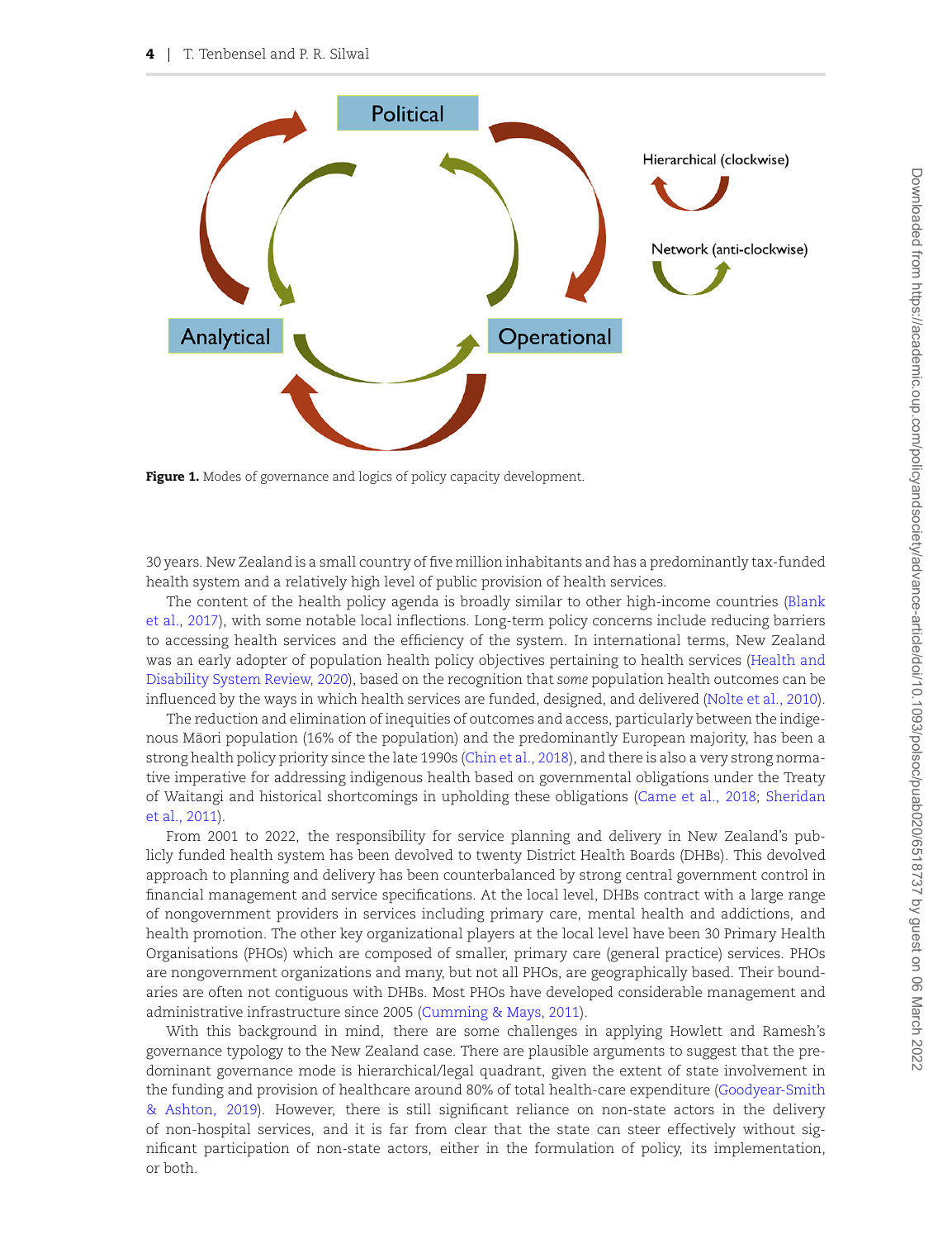The central dilemma of health policy governance in New Zealand—whether it is hierarchical or networked—concerns the nature of the relationship between the funders of health services (state actors—the Ministry of Health and DHBs) and the providers (non-state actors in primary and community care). The nature of this relationship—both what it is and what it should be—is something that is fiercely contested in the sector.

On the one hand, many Ministry and DHB officials are of the clear view that government funding requires hierarchical accountability relationships organized predominantly by contract. This view pervades the recent comprehensive report reviewing New Zealand's health and disability system levels [\(Health and Disability System Review, 2019](#page-13-11), [2020](#page-13-7)). Consistent with a hierarchical framing of the governance of health policy, the review identified that significant gaps were identified in the capacity to steer the publicly funded health sector and in the types of data and information capacity necessary to inform a coherent, rationally planned approach to health services.

By and large, non-state actors (and some within the state) challenge this characterization and prefer to define the relationship in terms of partnership and collaboration. Over the past 30 years, the evolution of health policy institutions has reflected this fundamental tension. A highly transactional approach between state and non-state actors is embedded in New Zealand's version of New Public Management. Since the late 1990s, this has prompted a counter-reaction emphasizing the need for collaborative partnerships at the heart of governance([Ryan, 2011](#page-13-12)). In the health sector, the transactional practices have been more thoroughly institutionalized, even though they are often experienced as counterproductive and ineffective as tools of governance. On the other hand, institutionalizing network relationships at both local and national levels has proven to be arduous work and the results are often fragile because they are dependent on key individuals([Tenbensel, 2018](#page-14-4)).

#### **Political capacity**

New Zealand does not have a tradition of corporatist stakeholder management in which conflict between interests is mediated and managed([Blank et al., 2017](#page-12-1)). The central political tension has become institutionalized in the split between public funders and private providers, creating an overarching political challenge of reconciling these diverging imperatives at the local level. Overlaid on this basic political challenge has been a tension at both national and local levels about how to manage it. In some districts, DHB and PHO leadership have successfully fostered and developed a collaborative approach to health system governance. However, many other districts exhibit more conflictual relationships [\(Tenbensel, 2018\)](#page-14-4). The Ministry of Health during the 2010s simultaneously fostered a highly transactional approach and a collaborative approach that focused on the local level. Supporters of more transactional approaches have been skeptical of the merits of the collaborative approach, whereas those wishing to foster collaborative approaches have attempted to build on these perceived successes. This tension between funders and providers, and the contrasting ways of addressing it, is also manifest within DHBs. In some DHBs, the relationship between senior managers and hospital clinicians is more collaborative, while others display more distant and conflictual patterns of interaction [\(Gauld &](#page-13-13) [Horsburgh, 2014](#page-13-13)).

#### **Operational capacity**

The structure of the system and the roles of organizations within it have been stable for the past 20 years, and over that time some strengths and weaknesses have become apparent. New Zealand health sector organizations are arguably highly skilled in developing planning documents at all levels of the system. DHBs have developed strong competencies in the design and management of contracts. PHOs have developed expertise in clinical quality improvement and in facilitating more integrated, population health approaches to primary care. An important development in the 2010s has been the growth of District Alliances between DHBs and PHOs. These engage in joint planning of services, and some districts have developed more sophisticated approaches to service development in areas such as rural health services or child health. The alliance approach has been modeled on the experience of the Canterbury region which developed an integrated "one system, one budget" approach to health sector decision-making [\(Gauld, 2017;](#page-12-5) [Timmins & Ham, 2013](#page-14-5)). However, the degree to which planning, decision-making, and service delivery are aligned across public and private health service organizations varies substantially across the country.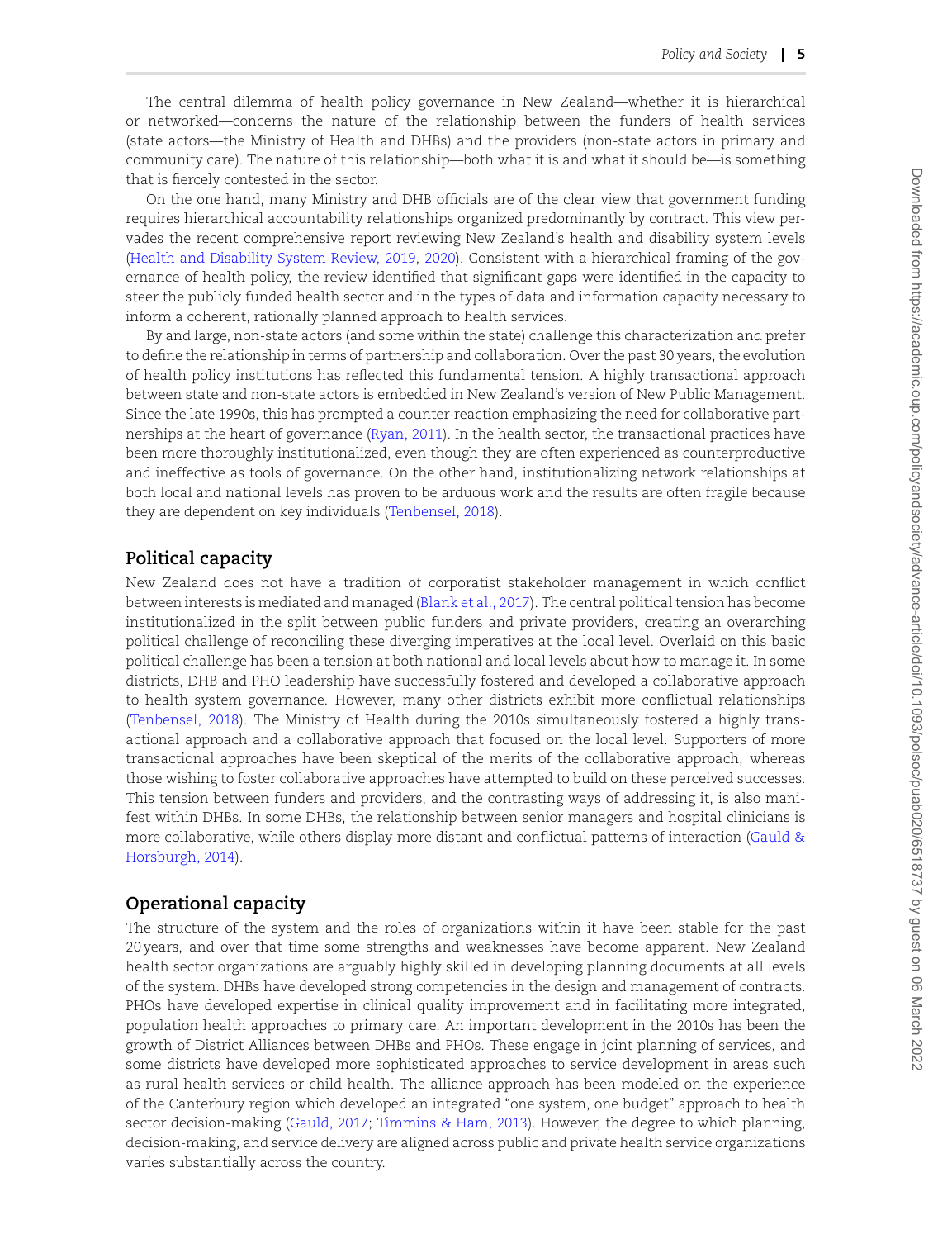# **Analytical capacity**

Analytic capacity has focused on collection of indicators for accountability/performance purposes. The collection of intelligence for health system improvement gained significant momentum during the first decades of the 2000s. Nevertheless, a commonly articulated complaint is that while DHBs and other health sector organizations are required to collect and collate significant amounts of data, much of these data are rarely analyzed or used to inform decision-making about resource allocation and service design [\(Tenbensel et al., 2008](#page-14-6)).

In the early 2000s, there was considerable focus on the development of a population health approach to data generation and analysis, but this impetus was considerably constrained by broader features of the health sector and ultimately bore little fruit [\(Coster, 2004;](#page-12-6) [Tenbensel et al., 2008\)](#page-14-6). In the 2010s, information about health system performance largely became focused on financial and health target performance for political accountability purposes, but this regime only weakly supported the development of policy analytic capacity.

An important development since 2010 has been the Health Quality and Safety Commission, which has been developing significant analytical capacity around variations in access to services, quality of services, and health outcomes([Kerr et al., 2020](#page-13-14)). At the time of writing, the connection between the HQSC data and decision-making at the national and local levels is in its infancy.

## **Connections between elements of policy capacity**

There have been a number of characteristic weaknesses in the way in which the three elements of health policy capacity are linked together. Data collection has been poorly integrated with operational capacity despite the emphasis on planning. In general terms, political capacity has been weak as government has struggled to engage key stakeholders in generating substantive change in a number of domains ([Health and Disability System Review, 2020](#page-13-7)). While governments have had substantial autonomy when formulating health policy, many key policy initiatives have not been implemented as intended because of weak buy-in from key stakeholders([Gauld, 2008](#page-12-7)).

# **Stimulating local health policy capacity: the SLMF**

One important episode in the evolution of health policy governance in New Zealand was the introduction of a concerted attempt in 2016 to foster and deepen network governance. The SLMF is a policy approach to health system improvement that emerged from those parts of the Ministry of Health that advocated a relational and collaborative approach to interorganizational relationships instead of the dominant transactional approach. The core of the SLMF is a set of nationally defined health system measures (headline measures) which serve as the focus for health system improvement at the local level [\(New Zealand Ministry of Health, 2016](#page-13-15)). Examples of headline measures are a mix of population health indicators such as "Ambulatory Sensitive Hospitalization (ASH) rates for 0–4-year olds" and health service process indicators such as "acute hospital bed days per capita" [\(New Zealand Ministry of](#page-13-15) [Health, 2016](#page-13-15)).

Improvement in these indicators requires contributions from multiple organizations. District Alliances of DHBs and PHOs are required to choose contributory measures appropriate to their district and to use these to underpin quality improvement initiatives. As such, the framework is designed to support the DHBs and local alliances to drive health system improvement efforts collaboratively. Continuous quality improvement and health system integration are the central tenets of the framework, and the process of selecting contributory measures is supported by the provision of district-level data on a range of indicators provided by the Health Quality and Safety Commission. In turn, the contributory measures help define specific activities and programs that District Alliance members agree to undertake. The Ministry of Health describes the aims of the SLMF in the following terms:

*The System Level Measures Framework aims to improve health outcomes for people by supporting DHBs to work in collaboration with health system partners (primary, community and hospital) using specific quality improvement measures* [\(New Zealand Ministry of Health, 2016\)](#page-13-15).

The introduction of the SLMF in 2016 marked a significant departure from the prevailing emphasis on the accountability of single organizations for achieving process- and output-based targets. Instead of emphasizing accountability, the SLMF emphasized collaborative learning at the district level. District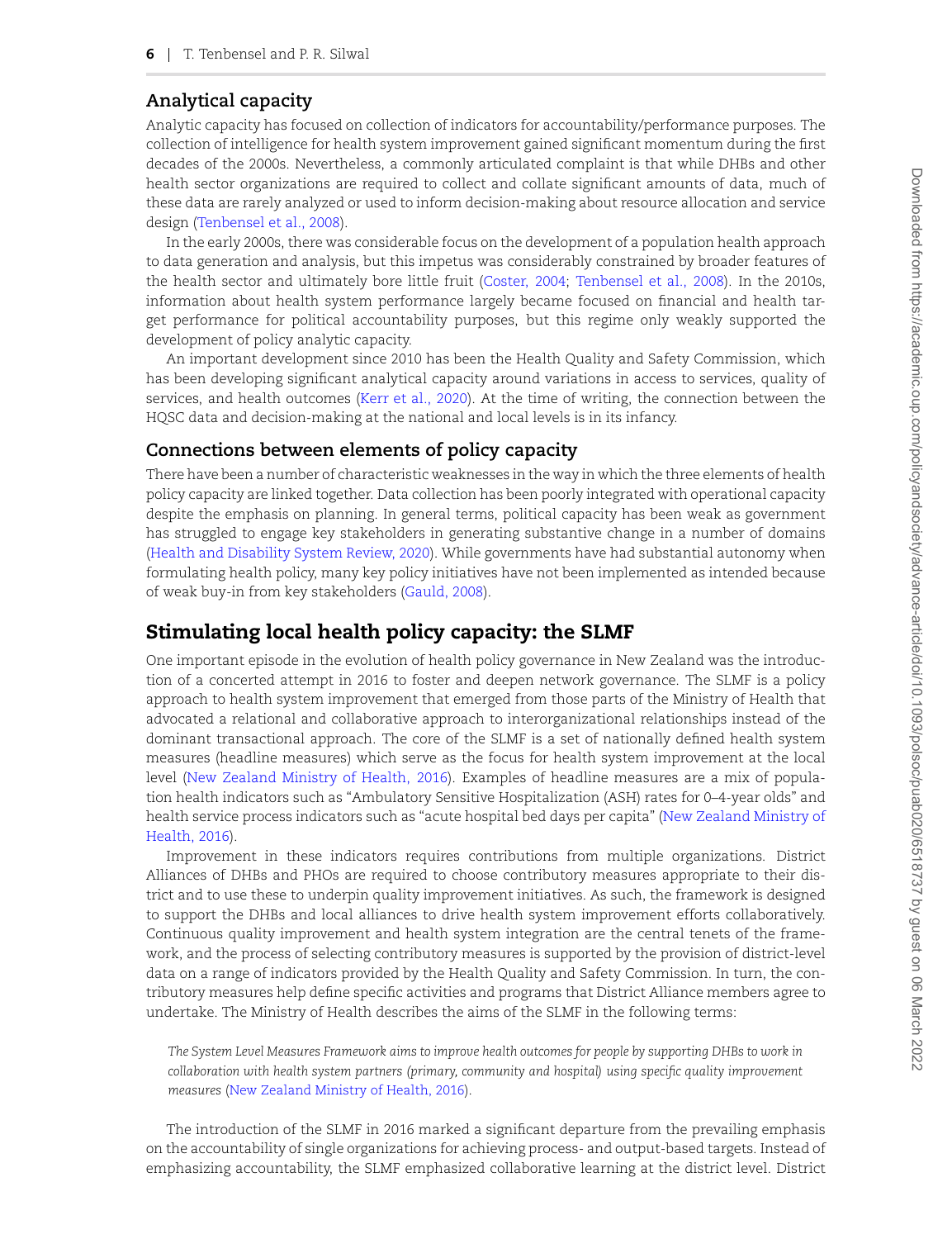|              | Analytic                                                                                                                                                                         | Operational (Managerial)                                                                                                     | Political                                                                                                     |
|--------------|----------------------------------------------------------------------------------------------------------------------------------------------------------------------------------|------------------------------------------------------------------------------------------------------------------------------|---------------------------------------------------------------------------------------------------------------|
| SLM-Specific | DHB and PHO competence and<br>capability to gather, combine,<br>analyze, and interpret data                                                                                      | Competencies and capabilities<br>relevant to designing SLM IP<br>processes                                                   | Capability to generate local<br>stakeholder buy-in and<br>participation in SLM IP<br>processes                |
| Local System | Capacity and competency at<br>District Alliance Level to<br>gather, synthesize, analyze,<br>and interpret informa-<br>tion relevant to resource<br>allocation and service design | Capacity and capability to run<br>District Alliance (governance,<br>planning, and system of<br>Service Level Alliance Teams) | Capacity to manage relation-<br>ships between stakeholders,<br>generating consensus, and<br>managing conflict |

<span id="page-6-0"></span>**Table 2.** Unpacking organizational policy capacity at the local level for SLM implementation.

Alliances are pivotal to the SLMF. The SLM Improvement Plans (IPs) should be signed by each of the alliance members, and the Ministry of Health approves the plan. Besides leading the development of the SLM IPs, the alliances are also responsible for effective implementation of the plans driving the health system integration at district level applying the alliancing principles.

The SLMF, therefore, is clearly a concerted attempt to build health policy capacity in a particular way. Consistent with Howlett and Ramesh's characterization of network governance, the critical component of policy capacity—the "start here" point on the map of policy capacity for the SLMF—is operational capacity at the local, organizational level.

# **Investigating health policy capacity at the local level**

The policy capacity "map" can be used as a diagnostic tool and as an analytical framework for understanding the dynamic nature of policy capacity development. However, it also may support more sophisticated theorizing about dynamic processes, specifically about how policy capacity is built up and enhanced over time and also how it erodes and deteriorates.

In [Table 2](#page-6-0), we adapt Wu et al.'s framework in order to focus specifically on organizational policy capacity at the local level. For the purposes of our investigation, it makes sense to distinguish between two levels within the domain of organizational policy capacity.

Local system policy capacity refers to the domain of steering/governance of the whole health system at the local level. In a health system context we can think of the system level as analogous to the local health economy([Peckham et al., 2008\)](#page-13-16). The central actors in this system are the organizations that fund and provide health services.

The SLM-specific level refers to the specific competencies and capabilities held within and between the local organizations involved in implementation of the SLMF. This covers the capacity of middlelevel functionaries of local organizations and networks regarding planning (operational), fostering task-focused interorganizational spaces and fora (political) and collecting, sharing, analyzing, and interpreting information (analytical) as part of the SLMF. Both the local system and SLM-specific levels of policy capacity therefore have an interorganizational component.

We also posit that these various elements of local organizational policy capacity should be understood in terms of interconnections. There are important interconnections between pairs of "subcapacities" at the organizational level [\(Lawrence et al., 2020\)](#page-13-5). This can help to diagnose successes and failures in policy capacity in terms of the presence or absence of connections and dynamic flows between elements.

The policy documentation behind the SLMF reflects the Ministry of Health's emphasis on organizational, operational capacity and also suggests an anti-clockwise flow of interconnections based on the logics of network governance. Operational capacity is fostered through the processes of bringing different organisations together to develop SPM IPs. This then is meant to stimulate political capacity (interorganizational commitment and buy-in) which can then facilitate interorganizational analytical capacity by bringing a wider range of information sources to the table. In turn, this enhanced analytical capacity may serve to strengthen collaborative problem-solving among stakeholders (operational capacity). Better information about local health needs and services, and performance on key indicators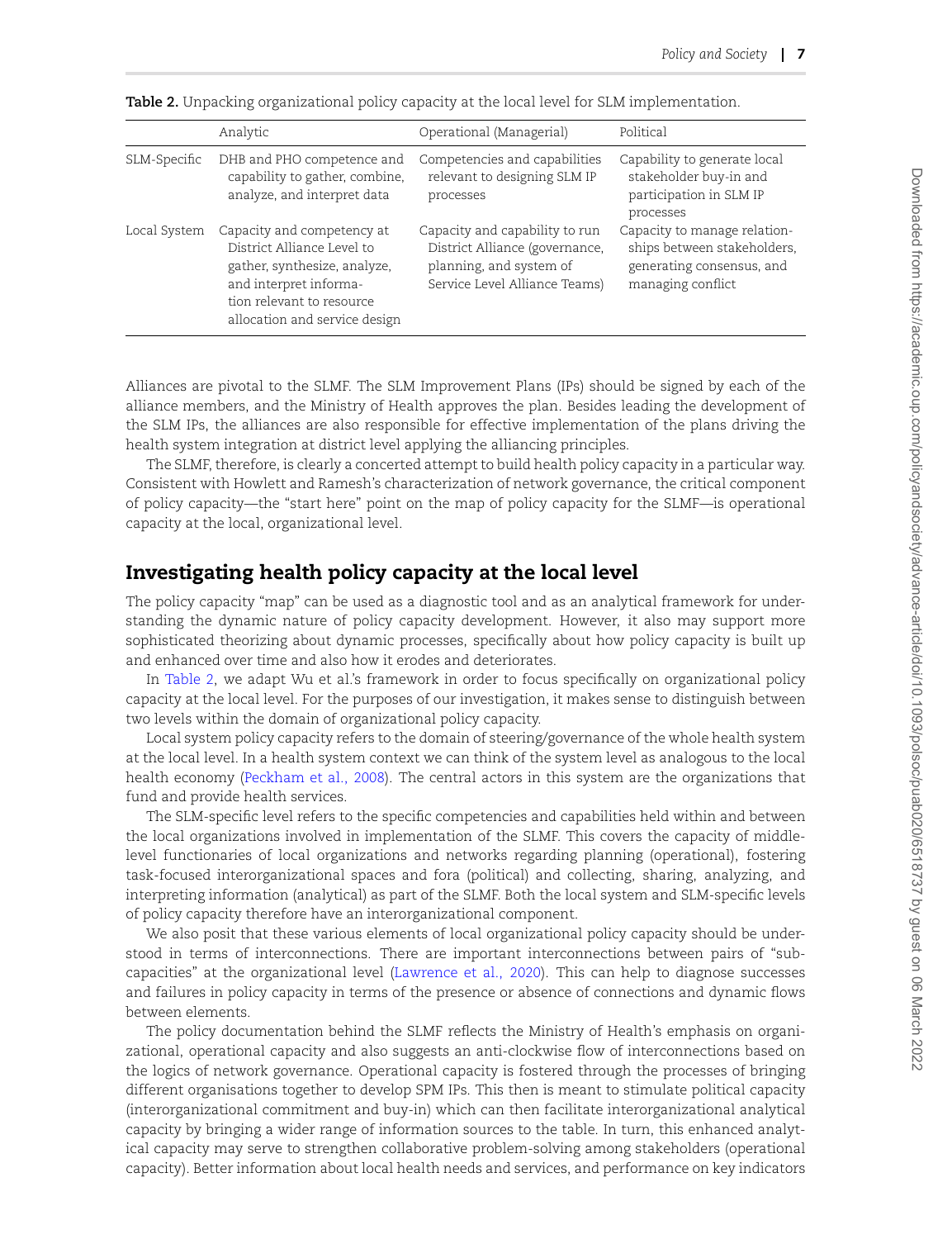can then inform the next round of SLM IPs. In this way, there should be a reinforcing dynamic (a positive feedback loop) between the sub-components of policy capacity.

### **Policy capacity through network governance: varying degrees of success**

In this section, we investigate whether these network governance dynamics at the local level actually materialized in the implementation of the SLMF. In 2018 we conducted research into the SLMF implementation across 18 of New Zealand's 20 districts. We conducted 2–4 interviews per district (50 in total) and collected two or three annual SLM IPs from each district. Throughout the broader research project, districts were anonymized so that adverse findings would not be attributed to named districts.

In a related article, we judged the relative success of implementation at the district level based on the "programme logic" of the SLM policy([Tenbensel et al., 2021](#page-14-7)). We used two measures of success— "maturity of SLM improvement plans" which evaluated the success of the SLM IP process in terms of inclusivity and effective involvement of multiple stakeholders and "data sophistication and use" which evaluated the degree to which data and information could be effectively used([Tenbensel et al.,](#page-14-7) [2021\)](#page-14-7). Although we were not using the policy capacity framework when we defined these criteria of success, they are equivalent to political (maturity of IPs) and analytic (data sophistication and use) policy capacity.

Based on this definition of successful implementation and the results reported elsewhere([Tenbensel](#page-14-7) [et al., 2021\)](#page-14-7), we explore the dynamics of health policy capacity at the local level. We devised a scoring system to evaluate degrees of implementation success. We then selected three districts with different degrees of success (details of case selection are outlined in [Appendix A](#page-11-0)). District E demonstrated clear success in both dimensions of SLMF implementation and therefore in the enhancement of policy capacity. District G was a clear example of lack of success, and District P was relatively successful on one dimension (political capacity) but not the other (analytical capacity). These districts each covered a geographic territory that included a regional urban center with a population between 80,000 and 170,000 and an extensive rural hinterland.

#### **Success case: District E**

District E is an excellent example of a relatively successful case of SLMF implementation. In this district, where there was only one PHO, there were substantial energy and resources that supported operational policy capacity. The initial priority of DHB managers was to establish a broad-based coalition of health service organizations who could develop the SLM IPs collaboratively. In this way, operational capacity was used to facilitate political capacity.

*So, through the planning process, we've had more clinical staff involved, including nursing staff, who were hospitalbased. And the clinical doctors who are part of that through the planning process (DHB).*

The DHB and PHO interviewees both regarded this process as successful, although the Maori health ¯ provider respondent felt their organization was more peripheral than mainstream providers of medical and health services. In turn, this enhanced political capacity underpinned the development of collective analytical capacity as DHBs, PHOs, and (again to a lesser extent) Maori providers were able to share and ¯ collate the various sources of data that each has at their disposal.

The PHO interviewee described how a senior DHB manager helped facilitate a two-way flow of utilization data between the DHB and PHO.

*They (DHB manager and PHO health intelligence analyst) collectively, … work together and get the data and show what's been happening over the last year (PHO).*

The DHB and PHO respondents also identified specific examples of being able to use combinations of primary and hospital service utilization data and population-level indicators to drive subsequent operational priorities. Examples included developing pharmacy-led rehydration programs to treat gastroenteritis in children, identifying the population of Maori men working in a local meat freezing works ¯ for targeting for cardiovascular disease risk assessment, and introducing case management for an identified group of patients with respiratory conditions. In this way enhanced analytical capacity fed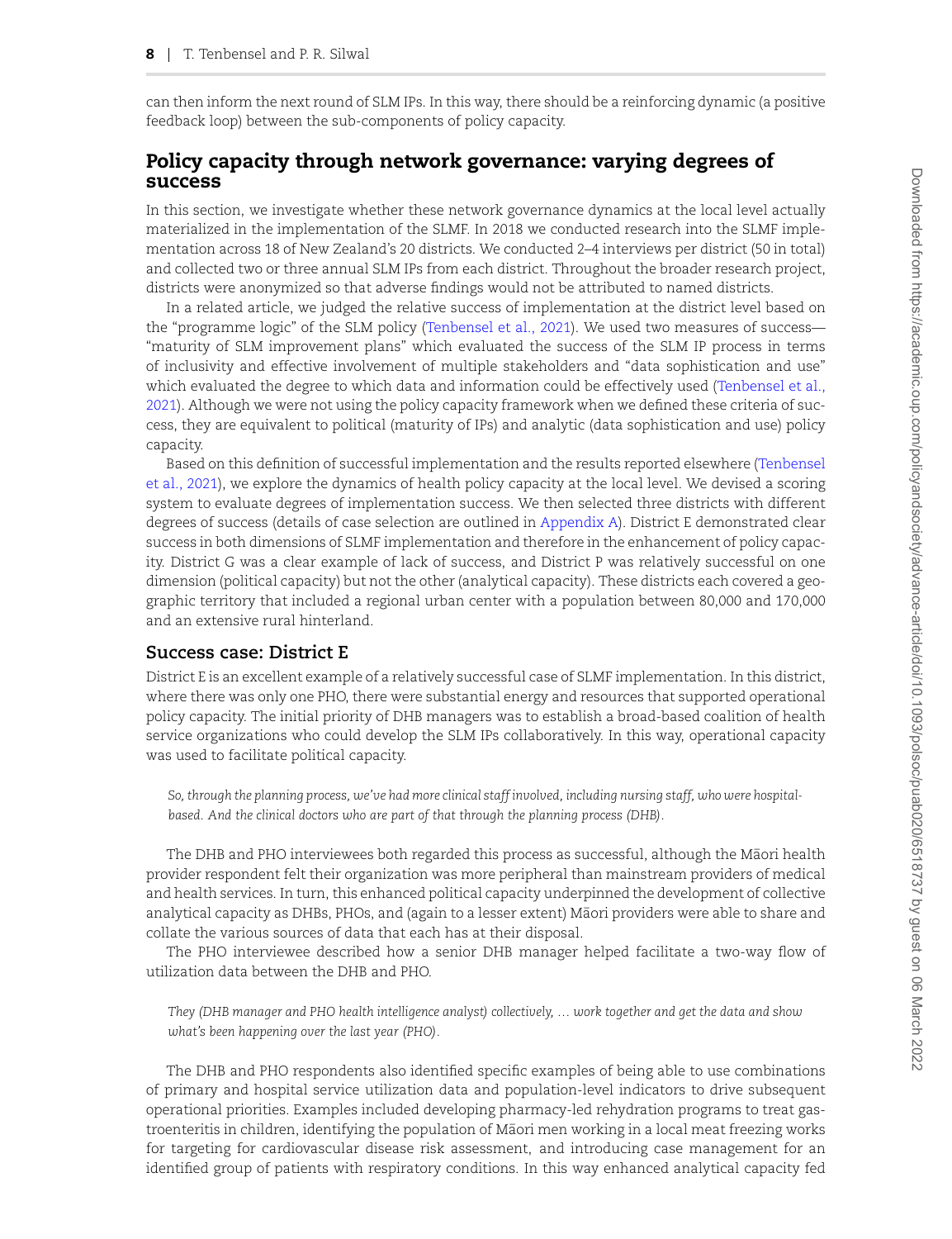back into the enhancement of operational capacity. The identification of operational priorities also stimulated deeper engagement with existing networks of practitioners, which in turn helped generate improvements in other areas such as cancer screening and suicide prevention.

According to all interviewees in this district, this virtuous circle was founded on long-established traditions of networking in the district. At the local system level, substantial political capacity had been developed over the previous decade, and this clearly underpinned local system operational capacity.

*So we've had a very long association in terms of our relationship with the PHO. And as I say in our annual plan, their annual plan pretty much reflects our annual plan (DHB).*

*I suppose the DHB and the PHO have had a pretty close relationship for a long time. And that goes back to the development of the alliance leadership team. ……. so they have had an alliance agreement for a very long time (NGO).*

This synergy between DHB and PHO planning (operational) processes clearly enabled the development of operational capacity specifically for SLM implementation. The PHO respondent reflected that the SLM way of working was simply an extension of what was already happening.

*So, we went through the PHO annual plan and the DHB one, and really took elements out of that to fill in the System Level Measure component. A good part about that work though, it was a relatively easy exercise to do. So, the work that we were really gonna do, we didn't need the System Level Measure framework in order for us to do [it] (PHO).*

The development of analytical capacity at the local system level was also in place prior to SLM implementation, and this directly enhanced organizational operational capacity. As such, in this case study, local system policy capacity was well-developed across all three components, and the introduction of the SLM framework served to sharpen the focus.

#### **Lack of success: District G**

This district had a more complex interorganizational environment. The DHB interacted with three PHOs, two of which also operated in other districts. Where there are multiple PHOs in the same geographic area, there is often competition between them for member practices (which determines the PHO's revenue) and also for competitive contracts tendered by the DHB.

From the beginning, SLM implementation was plagued by the issue of who should take the lead—the DHB or the PHOs. The DHB argued that because the funding attached to SLM implementation only went to the PHOs, the PHOs should lead the process. The larger PHO only wanted to do this if they could develop a plan across the multiple districts that they were part of. As this multidistrict approach was not supported by the relevant DHBs and the Ministry, DHB managers stepped in, somewhat reluctantly. Although these managers engaged in similar activities to those in other districts, these processes were largely unsuccessful in generating political capacity required to implement the SLM program. The DHB managers found secondary clinicians within the DHB (hospital) service to lead many of the working groups but primary care managers were not as involved.

The view from the largest PHO's interviewee reflected this incomplete development of political capacity at the local level.

*I'm OK with co-design, I'm OK with co-leadership. I'm OK with one plan. As long as there's respect and understanding of all parties into how you develop that plan. You know, DHB was to design how the plan was gonna be delivered, who was gonna lead it, what were the measures going to be. We felt like spectators and people on the bus, rather than people designing the programme (PHO 1).*

Without having established or fostered the political capacity necessary for implementation, collective analytical capacity at the district level was absent. Unlike the other two districts, there was no reference in interviews to the use of district-level data, let alone any reference to data sharing. One of the PHOs was able to use the SLM process to develop its own internal analytical capacity and identify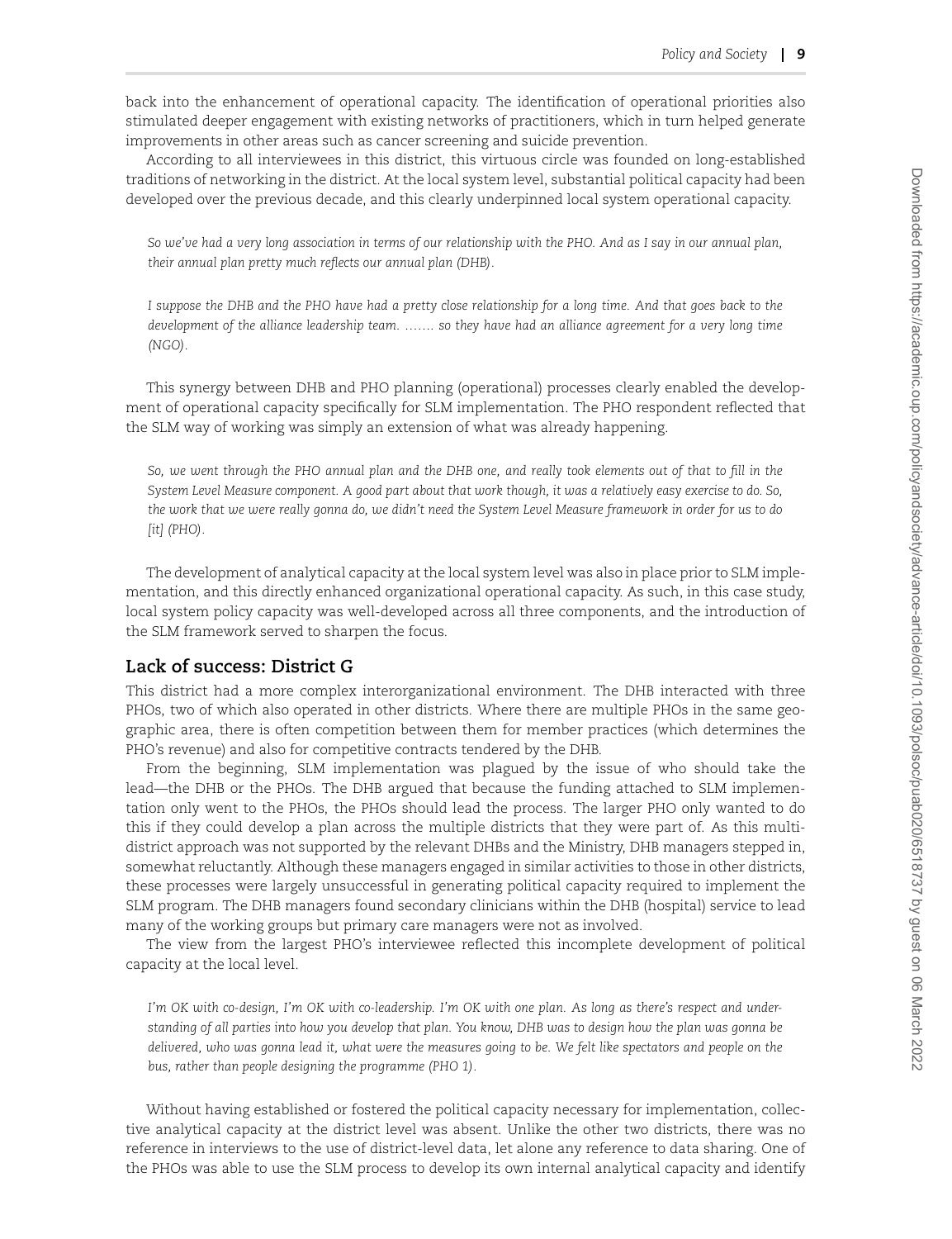its priorities that were relevant to SLM, but this was not an outcome of a collective analytic process across the district.

In District G, therefore, SLM implementation following a network governance logic did not get off the ground. The explanation for this failure lies in the unsupportive policy capacity conditions at the local system level, with the key weakness being political capacity.

All respondents in District G commented on the low level of trust and difficulty in building collaborative relationships in the district. The DHB respondents noted "strained DHB-PHO relationship" and explained this in terms of the recent history of "two CEOs locking horns." Recent efforts to develop a functional District Alliance had foundered on the rocks of low trust.

*So, because of the low trust environment with our PHOs, we had a lot of resistance, particular from [larger PHO] to even get round the table with everybody. And so that's what that is (DHB).*

As such, the broader local system conditions and relative absence of any component of policy capacity at the local system level severely inhibited the development of network governance through the SLM initiative. SLMF implementation in District G exacerbated interorganizational tensions.

The broader policy and funding frameworks at the national level were also seen as undermining collaborative efforts in District G. One PHO respondent referred to the constraints of a competitive PHO environment, commenting "we're set up to not be friends" (PHO 2).

DHB respondents also noted that SLMs were introduced in a crowded operational environment, with DHB managers "expected to do so (implement SLM) within existing funding and existing staffing numbers – who all had other jobs to do and have other things on their plate."

Our interviews in this district also revealed significant divergence in perspectives about health sector governance more generally. While PHO respondents supported the collaborative philosophy that underpinned the SLM framework, the following quote revealed a very different DHB perspective.

*I understand quality improvement science and understanding why that is a good thing. But this is taxpayers' money we're all spending. And there needs to be as much accountability for how that dollar is spent, than there is now [sic]. As opposed to saying to organisations, would you do this, do you mind? Can you? (DHB).*

# **Partial success: District P**

In contrast to the clear success of District E and failure of District G, District P represents an intermediate case in that SLMF implementation processes were able to foster political capacity but not analytical capacity. Over the first few years of implementation, staff responsible for implementation were successful in operationalizing a relatively inclusive process for developing SLM IPs.

*And the first plan was developed in a big workshop with relevant clinicians from possible primary and secondary PHOs. I don't think any of the NGOs were on that first planned development from recollection, but we had secondary head clinicians, primary care clinicians and management, and decision-makers in the room (DHB).*

This had the effect of defining health system priorities for the whole district's population. But while the SLMF clearly assisted organizational managers and clinicians to focus on thinking in terms of an integrated local system aiming to deliver district-wide improvements, there was also a considerable limitation at the local level. The problem was that the political capacity built up through SLM improvement planning did not translate into improved analytical capacity and the key stumbling block was the lack of willingness of the non-state primary care actors to share data.

*And the smoking referral again is a good example where the PHO was somewhat reluctant to share its practice data around where smoking referrals are coming from. Because they were worried about practices giving negative feedback (PHO).*

While each individual organization experienced some development in their own analytical capacity, managers were unable to bring the different sources of relevant data together to build a bigger picture. In comparison to District G, implementation of the SLMF in District P did get to first base but went no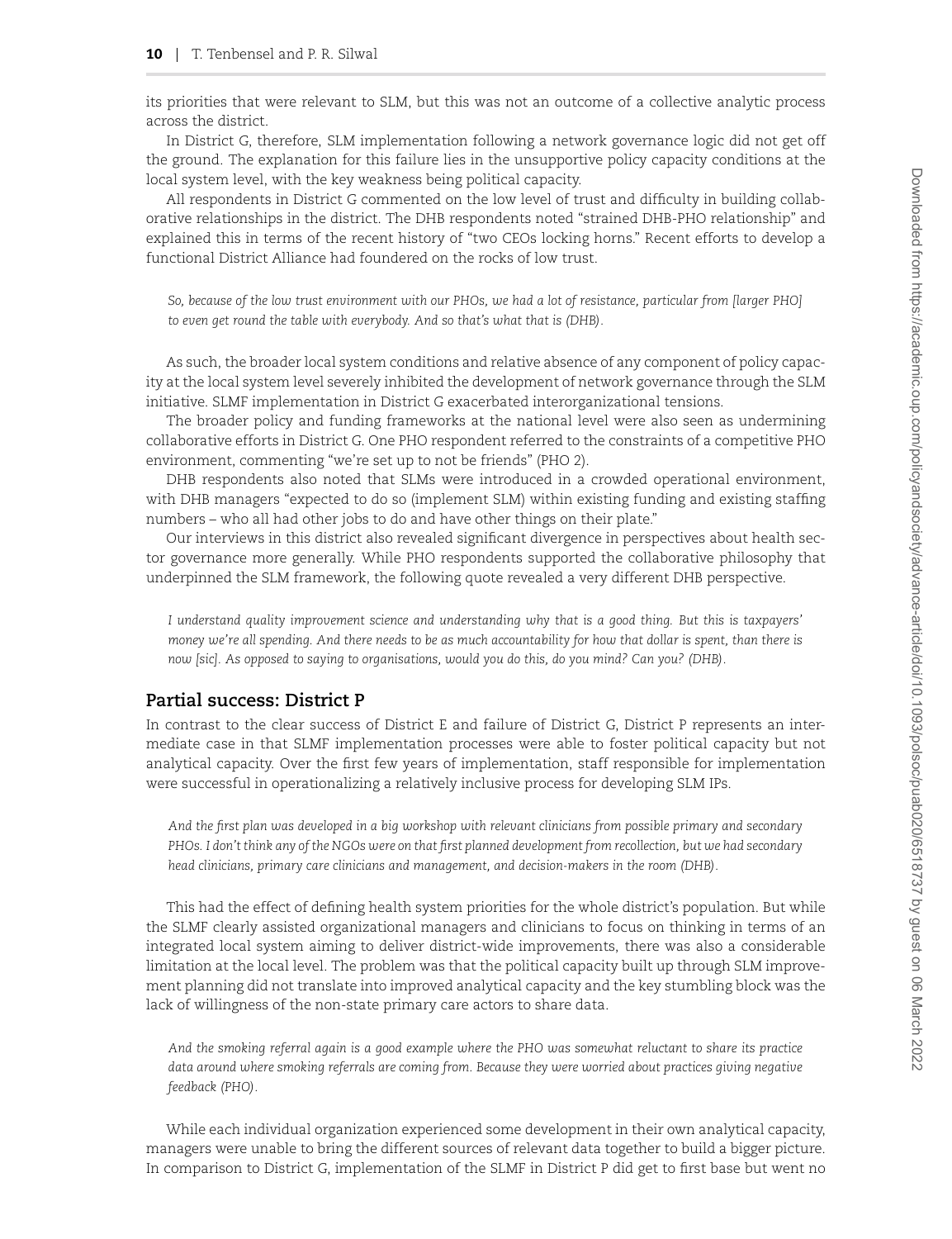further. As such, the "virtuous circle" of positive feedback between components of policy capacity in SLM implementation failed to materialize.

The explanation for this stumbling block lies in the history of relationships between stakeholders. Unlike District E (but in common with District G), there was more than one PHO in the district, and even though they were largely geographically separate, the two PHOs perceived each other as competitors for DHB funding. As the above quote illustrated, individual primary care practices were nervous about their data being interpreted negatively, and each PHO feared that making their data available could jeopardize funding.

*And we do need to understand that the data sharing really then is around trust in the relationship and the way that we ask the questions of practices. It shouldn't be about whether we share data or not. It should be [a] quality improvement opportunity rather than a compliance issue (PHO).*

These concerns reflected an overarching history of transactional relationships between organizations at the local level in District P even though both DHB and PHO respondents expressed support for more collaborative ways of working.

## **Discussion and conclusion**

There are three broad conclusions to draw from our analysis. Firstly, our exploration of the implementation of a policy initiative to support health system strengthening and improvement clearly illustrates that health systems and health service policy implementation are fundamentally local phenomena. Therefore understanding health policy capacity requires a sustained focus on local institutional factors. While these are partially shaped by national policy settings, there remains substantial variation at the local level which is driven by divergent local histories. This has important implications for the study of policy capacity and our understanding of how it links to institutions and practices of health system governance.

In New Zealand, the core governance tension regarding whether its health system is predominantly driven by hierarchical or network logics plays out differently across the country. Broadly speaking, where network governance was already established in the form of functioning District Alliances, network dynamics of policy capacity could develop. Where there were virtuous cycles of policy capacity (District E), they were stimulated by favorable conditions at the local system level, particularly in local system political capacity. Where the mechanisms "failed to fire" (Districts G and P), this was attributable to weaknesses in local system capacity.

Secondly, our analysis of local implementation enabled us to develop a new way of thinking about how policy capacity in health develops. We have established the importance of understanding policy capacity as a dynamic system which involves feedback loops between political, operational, and analytical elements of policy capacity. This more dynamic understanding of the relationship between the components of policy capacity opens up new ways of thinking about how to strengthen policy capacity. Understanding modes of governance in terms of whether these dynamics manifest in a clockwise or anti-clockwise direction is, we argue, potentially more useful than attempting to pinpoint a particular component of policy capacity as the Achilles heel. Indeed, our starting point for this analysis of health system improvement policy in New Zealand is that what initially appears to be a matter of developing analytical capacity in the health sector requires the development of all three elements of policy capacity.

Weaknesses in policy capacity at the local level were partly due to the institutional habits relevant to *operational* capacity—specifically the entrenched histories of transactional, arms-length, and competitive relationships between local health service organizations. Yet one could also easily argue that political capacity at the organizational level is the crucial component in the presence or absence of interorganizational trust, particularly between state and non-state actors. Our analysis shows that there are clear examples of virtuous and vicious reinforcing feedback loops between political and operational capacity. More broadly, it is likely that the need for anti-clockwise cycles of policy capacity development applies to any policy area that requires plurilateral coordination, not just health policy. Our research does suggest that in policy areas that require the cooperation of nongovernment actors, even hierarchical policy capacity cycles are unlikely to develop without healthy relationships between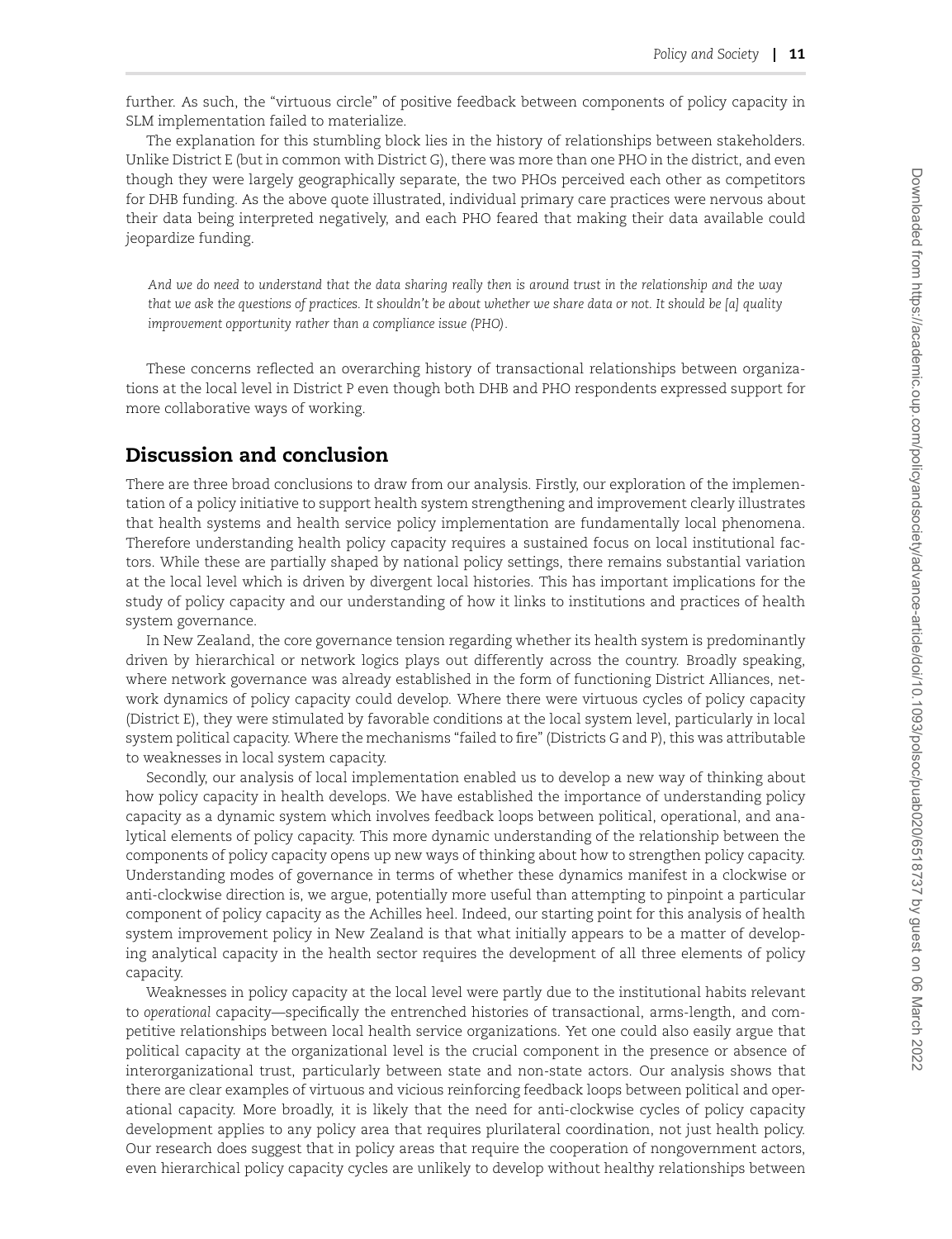state and non-state actors. A key reason is that where non-state actors withhold information that is necessary for analytic capacity, political and operational capacity will be stymied.

Thirdly, our analysis and development of the dynamic model of policy capacity have implications for those who see building network governance as the key to building better health policy. Our findings are broadly consistent with a range of other examples of attempts to stimulate the development of collaborative capacity and network governance in local health systems([Denis et al., 2009;](#page-12-8) [Ferlie et al.,](#page-12-9) [2013\)](#page-12-9). Such findings illustrate a well-known paradox—that for network governance to "take off," it needs to exist already. Specific initiatives planted to foster network governance (e.g., mandated networks) usually fail to thrive where local histories and institutional practices are not supportive [\(Elst & Rynck,](#page-12-10) [2013;](#page-12-10) [Muir & Mullins, 2015](#page-13-17); [Rodríguez et al., 2007](#page-13-18)).

Developing network governance in health, therefore, is not simply a matter of developing goodwill and good relationships between state and non-state stakeholders when these relationships are underpinned by much stronger institutional dynamics embedded in past policy settings and hardwired public management routines and habits both nationally and locally. Our contrast of successful and less successful local examples of network governance and policy capacity development suggests the importance of local path dependencies that have long histories. Changing the course of local dynamics is something that will likely require much more than a specific policy initiative and is likely to require a shift in macro-institutional settings. In New Zealand, such a shift may be about to occur as the government has announced a major restructuring of the health system that has the potential to disrupt many of the locally entrenched institutional practices [\(New Zealand Department of Prime Minister and](#page-13-19) [Cabinet, 2021\)](#page-13-19).

However, even if network governance becomes more important, hierarchical imperatives will remain prominent, particularly in New Zealand's publicly funded health system where the demands of political accountability exert a considerable force on health policy. This raises the question of whether the tension between the network and hierarchical ways of developing policy capacity can be managed in order to get the benefits of both. Addressing this question lies beyond the scope of our focus in this article, but [Kreindler's \(2019\)](#page-13-20) outline of how virtuous circles between "stipulation" (analogous to clockwise hierarchical governance) and "stimulation" (anti-clockwork network governance) may be a useful starting point.

Keeping in mind the paradox of network governance, the development of a more collaborative approach to governance and policy capacity clearly requires something different to mandated networks. The work of central government health agencies in the generation, fostering, and nurturing of local health policy capacity is likely to require a different set of policy skills and capacities that goes beyond more traditional reliance on authority and control. In the case of New Zealand health system improvement policy, officials in central agencies have taken an approach more compatible with network governance. But the key challenge, for both research and practice, is understanding what is necessary at the local level to stimulate the policy capacity necessary for network governance where it is relatively absent.

## **Funding**

Research into the formulation and implementation of the System Level Measures Framework was funded by University of Auckland's Faculty of Medical Science (Faculty Research Development Fund).

# **Conflict of interest**

<span id="page-11-0"></span>None declared.

## **Appendix A. Case study selection**

The case study districts have been selected purposively based on the results in the table below. District E demonstrated clear success in both dimensions of SLMF implementation. District G is a clear example of lack of success on both dimensions. District P was the only case that was relatively successful on one dimension (political capacity) but not the other (analytical capacity). These districts were similar in that each covered a geographic territory that included a regional urban center with a population between 80,000 and 200,000 and an extensive rural hinterland.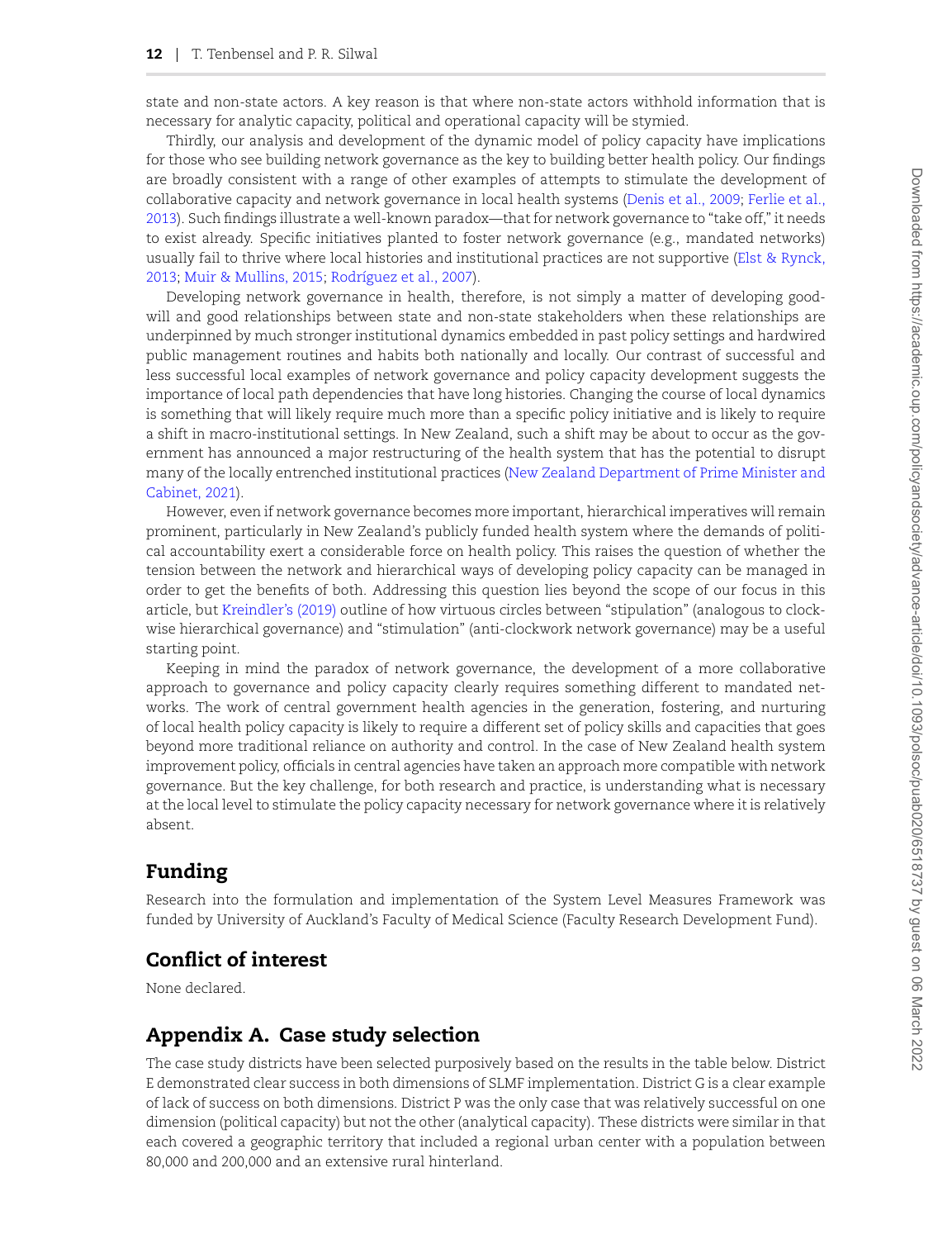|                   | Outcomes                                                                                      |                                                              | Implementation success# |                                                                                                 |                                                                                                                                                                                                                                |
|-------------------|-----------------------------------------------------------------------------------------------|--------------------------------------------------------------|-------------------------|-------------------------------------------------------------------------------------------------|--------------------------------------------------------------------------------------------------------------------------------------------------------------------------------------------------------------------------------|
| District codes    | Maturity of SLM<br>Improvement<br>Planning (Political<br>Capacity)                            | Data sophis-<br>tication and<br>use (Analytical<br>Capacity) | Total score             | Maturity of SLM<br>Improvement<br>Planning (Political<br>Capacity)                              | Data sophis-<br>tication and<br>use (Analytical<br>Capacity)                                                                                                                                                                   |
| B                 | $\overline{4}$                                                                                | 4                                                            | 8                       | Success                                                                                         | Success                                                                                                                                                                                                                        |
| Y                 | $\overline{4}$                                                                                | $\overline{4}$                                               | 8                       | Success                                                                                         | <b>Success</b>                                                                                                                                                                                                                 |
| D                 | $\overline{4}$                                                                                | 3                                                            | 7                       | <b>Success</b>                                                                                  | <b>Success</b>                                                                                                                                                                                                                 |
| E                 | $\sqrt{4}$                                                                                    | 3                                                            | $\boldsymbol{7}$        | <b>Success</b>                                                                                  | <b>Success</b>                                                                                                                                                                                                                 |
| R                 | 4                                                                                             | 3                                                            | 7                       | <b>Success</b>                                                                                  | <b>Success</b>                                                                                                                                                                                                                 |
| J                 | 3                                                                                             | 3                                                            | 6                       | <b>Success</b>                                                                                  | <b>Success</b>                                                                                                                                                                                                                 |
| U<br>Ζ            | 3<br>3                                                                                        | 3<br>3                                                       | 6<br>6                  | <b>Success</b><br><b>Success</b>                                                                | <b>Success</b><br><b>Success</b>                                                                                                                                                                                               |
| K                 | 3                                                                                             | $\sqrt{2}$                                                   | 5                       | <b>Success</b>                                                                                  | <b>Success</b>                                                                                                                                                                                                                 |
| P                 | 3                                                                                             | $\overline{c}$                                               | 5                       | <b>Success</b>                                                                                  | No success                                                                                                                                                                                                                     |
| Q                 | 3                                                                                             | $\overline{2}$                                               | 5                       | No success                                                                                      | No success                                                                                                                                                                                                                     |
| Χ                 | $\overline{c}$                                                                                | 3                                                            | 5                       | No success                                                                                      | No success                                                                                                                                                                                                                     |
| А                 | $\overline{c}$                                                                                | $\overline{c}$                                               | $\overline{4}$          | No success                                                                                      | No success                                                                                                                                                                                                                     |
| G                 | $\overline{2}$                                                                                | $\,1$                                                        | 3                       | No success                                                                                      | No success                                                                                                                                                                                                                     |
| L                 | $\overline{2}$                                                                                | $\mathbf{1}$                                                 | 3                       | No success                                                                                      | No success                                                                                                                                                                                                                     |
| S                 | $\mathbf{1}$                                                                                  | $\overline{c}$                                               | 3                       | No success                                                                                      | No success                                                                                                                                                                                                                     |
| <b>References</b> |                                                                                               |                                                              |                         |                                                                                                 |                                                                                                                                                                                                                                |
|                   |                                                                                               |                                                              |                         |                                                                                                 |                                                                                                                                                                                                                                |
| Education.        |                                                                                               |                                                              |                         |                                                                                                 | Blank, R., Burau, V., & Kuhlmann, E. (2017). Comparative health policy. Macmillan International Higher                                                                                                                         |
|                   | and plans 2006-2016. The New Zealand Medical Journal, 131(1469), 32-37.                       |                                                              |                         |                                                                                                 | Came, H., Cornes, R., & McCreanor, T. (2018). Treaty of Waitangi in New Zealand public health strategies                                                                                                                       |
|                   |                                                                                               |                                                              |                         |                                                                                                 | Chin, M. H., King, P. T., Jones, R. G., Jones, B., Ameratunga, S. N., Muramatsu, N., & Derrett, S. (2018). Lessons<br>for achieving health equity comparing Aotearoa/New Zealand and the United States. Health Policy, 122(8), |
| 837-853.          |                                                                                               |                                                              |                         |                                                                                                 | Coster, G. (2004). Health Needs Assessment: Impact on Planning and Purchasing in the Public Health Sector in New                                                                                                               |
|                   | Zealand. (PhD). Victoria University of New Zealand.                                           |                                                              |                         |                                                                                                 |                                                                                                                                                                                                                                |
|                   |                                                                                               |                                                              |                         |                                                                                                 | Cumming, J., & Mays, N. (2011). New Zealand's Primary Health Care Strategy: Early effects of the new financ-                                                                                                                   |
| $1 - 21$ .        |                                                                                               |                                                              |                         |                                                                                                 | ing and payment system for general practice and future challenges. Health Economics, Policy, and Law, 6(1),                                                                                                                    |
|                   | Davis, G., Althaus, C., & Bridgman, P. (2012). The Australian policy handbook. Allen & Unwin. |                                                              |                         |                                                                                                 |                                                                                                                                                                                                                                |
|                   |                                                                                               |                                                              |                         |                                                                                                 | Denis, J. L., Lamothe, L., Langley, A., Breton, M., Gervais, J., Trottier, L. H.,  Dubois, C. A. (2009). The recip-<br>rocal dynamics of organizing and sense-making in the implementation of major public-sector reforms.     |
|                   | Canadian Public Administration, 52(2), 225-248.                                               |                                                              |                         |                                                                                                 |                                                                                                                                                                                                                                |
|                   |                                                                                               |                                                              |                         |                                                                                                 | Elst, S. V., & Rynck, F. D. (2013). Will mandated network steering do the trick? A balanced assessment of                                                                                                                      |
| $47 - 63$ .       |                                                                                               |                                                              |                         |                                                                                                 | the Belgian network 'crossroads bank for enterprises'. International Review of Public Administration, 18(2),                                                                                                                   |
|                   |                                                                                               |                                                              |                         |                                                                                                 | Ferlie, E., Fitzgerald, L., McGivern, G., Dopson, S., & Bennett, C. (2013). Making wicked problems governable?:                                                                                                                |
|                   | The case of managed networks in health care. Oxford University Press.                         |                                                              |                         |                                                                                                 |                                                                                                                                                                                                                                |
|                   |                                                                                               |                                                              |                         |                                                                                                 | Gauld, R. (2008). The unintended consequences of New Zealand's primary health care reforms. Journal of                                                                                                                         |
|                   | Health Politics, Policy and Law, 33(1), 93-115. https://doi.org/10.1215/03616878-2007-048.    |                                                              |                         |                                                                                                 |                                                                                                                                                                                                                                |
|                   |                                                                                               |                                                              |                         |                                                                                                 | Gauld, R. (2017). The theory and practice of integrative health care governance: The case of New Zealand's                                                                                                                     |
|                   |                                                                                               |                                                              |                         | alliances. Journal of Integrated Care, 25(1), 61-72. https://doi.org/10.1108/JICA-10-2016-0035. |                                                                                                                                                                                                                                |

# **References**

- <span id="page-12-1"></span>Blank, R., Burau, V., & Kuhlmann, E. (2017). *Comparative health policy*. Macmillan International Higher Education.
- <span id="page-12-3"></span>Came, H., Cornes, R., & McCreanor, T. (2018). Treaty of Waitangi in New Zealand public health strategies and plans 2006–2016. *The New Zealand Medical Journal*, *131*(1469), 32–37.
- <span id="page-12-2"></span>Chin, M. H., King, P. T., Jones, R. G., Jones, B., Ameratunga, S. N., Muramatsu, N., & Derrett, S. (2018). Lessons for achieving health equity comparing Aotearoa/New Zealand and the United States. *Health Policy*, *122*(8), 837–853.
- <span id="page-12-6"></span>Coster, G. (2004). *Health Needs Assessment: Impact on Planning and Purchasing in the Public Health Sector in New Zealand*. (PhD). Victoria University of New Zealand.
- <span id="page-12-4"></span>Cumming, J., & Mays, N. (2011). New Zealand's Primary Health Care Strategy: Early effects of the new financing and payment system for general practice and future challenges. *Health Economics, Policy, and Law*, *6*(1), 1–21.
- <span id="page-12-0"></span>Davis, G., Althaus, C., & Bridgman, P. (2012). *The Australian policy handbook*. Allen & Unwin.
- <span id="page-12-8"></span>Denis, J. L., Lamothe, L., Langley, A., Breton, M., Gervais, J., Trottier, L. H., … Dubois, C. A. (2009). The reciprocal dynamics of organizing and sense-making in the implementation of major public-sector reforms. *Canadian Public Administration*, *52*(2), 225–248.
- <span id="page-12-10"></span>Elst, S. V., & Rynck, F. D. (2013). Will mandated network steering do the trick? A balanced assessment of the Belgian network 'crossroads bank for enterprises'. *International Review of Public Administration*, *18*(2), 47–63.
- <span id="page-12-9"></span>Ferlie, E., Fitzgerald, L., McGivern, G., Dopson, S., & Bennett, C. (2013). *Making wicked problems governable?: The case of managed networks in health care*. Oxford University Press.
- <span id="page-12-7"></span>Gauld, R. (2008). The unintended consequences of New Zealand's primary health care reforms. *Journal of Health Politics, Policy and Law*, *33*(1), 93–115. [https://doi.org/10.1215/03616878-2007-048.](https://doi.org/10.1215/03616878-2007-048)
- <span id="page-12-5"></span>Gauld, R. (2017). The theory and practice of integrative health care governance: The case of New Zealand's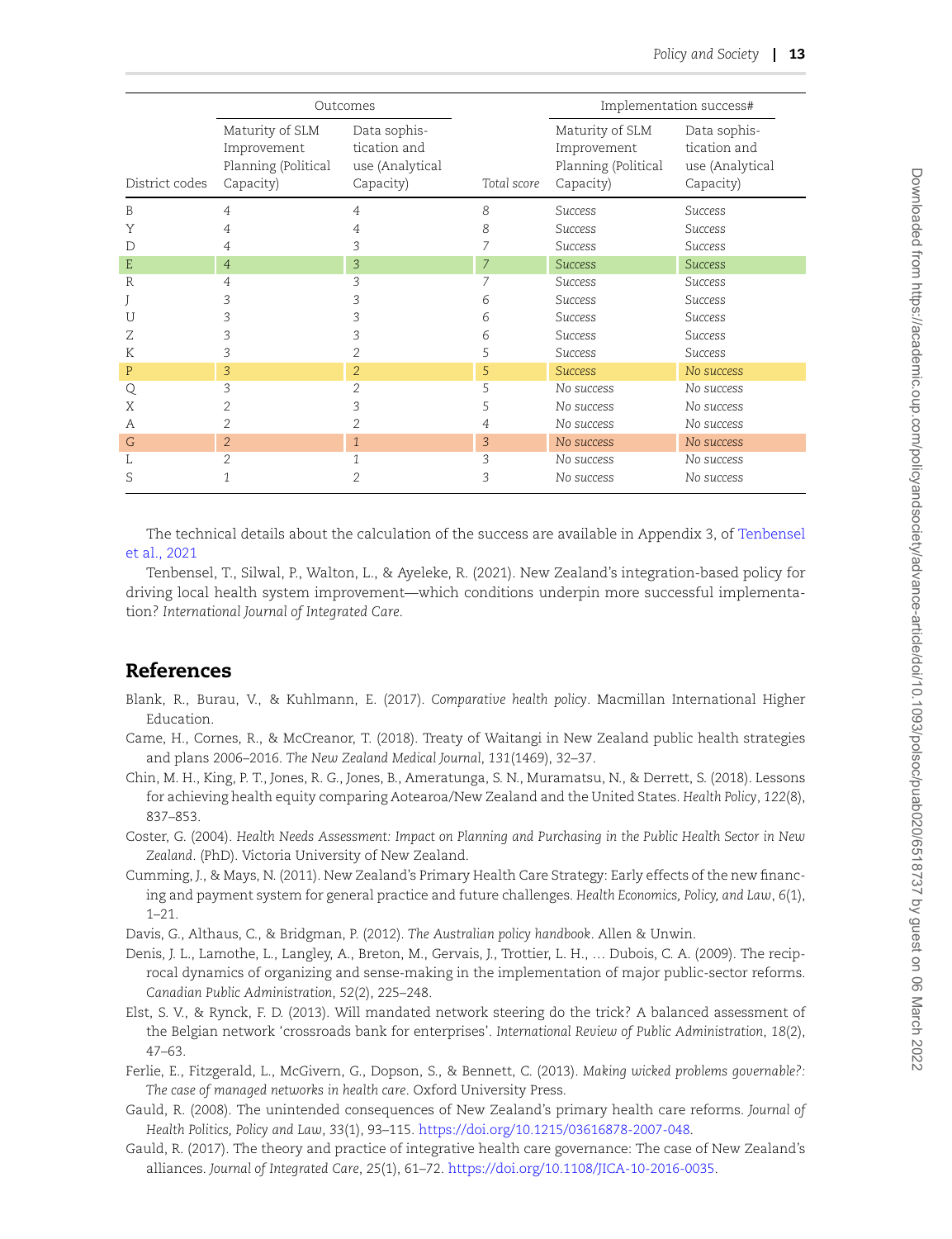- <span id="page-13-13"></span>Gauld, R., & Horsburgh, S. (2014). Measuring progress with clinical governance development in New Zealand: Perceptions of senior doctors in 2010 and 2012. *BMC Health Services Research*, *14*, 547. [https://doi.org/10.1186/s12913-014-0547-8.](https://doi.org/10.1186/s12913-014-0547-8)
- <span id="page-13-0"></span>Gleeson, D., Legge, D., O'Neill, D., & Pfeffer, M. (2011). Negotiating tensions in developing organizational policy capacity: Comparative lessons to be drawn. *Journal of Comparative Policy Analysis: Research and Practice*, *13*(3), 237–263.
- <span id="page-13-10"></span>Goodyear-Smith, F., & Ashton, T. (2019). New Zealand health system: Universalism struggles with persisting inequities. *The Lancet*, *394*(10196), 432–442.
- <span id="page-13-11"></span>Health and Disability System Review. (2019). *Health and Disability System Review - Interim Report. Hauora Manaaki ki Aotearoa Whānui – Pūrongo mō Tēnei Wā. [https://systemreview.health.govt.nz/assets/HDSR](https://systemreview.health.govt.nz/assets/HDSR-interim-report/5b33db77f5/H-and-D-full-interim-report-August-2019.pdf)*[interim-report/5b33db77f5/H-and-D-full-interim-report-August-2019.pdf.](https://systemreview.health.govt.nz/assets/HDSR-interim-report/5b33db77f5/H-and-D-full-interim-report-August-2019.pdf)
- <span id="page-13-7"></span>Health and Disability System Review. (2020). *Health and disability system review - final report - Pūrongo Whakamutunga*. [https://systemreview.health.govt.nz/assets/Uploads/hdsr/health-disability-system-rev](https://systemreview.health.govt.nz/assets/Uploads/hdsr/health-disability-system-review-final-report.pdf) [iew-final-report.pdf](https://systemreview.health.govt.nz/assets/Uploads/hdsr/health-disability-system-review-final-report.pdf).
- <span id="page-13-6"></span>Howlett, M., & Ramesh, M. (2016). Achilles' heels of governance: Critical capacity deficits and their role in governance failures. *Regulation and Governance*, *10*(4), 301–313.
- <span id="page-13-14"></span>Kerr, A., Shuker, C., & Devlin, G. (2020). Transparency in the year of COVID-19 means tracking and publishing performance in the whole health system: Progress on the public reporting of acute coronary syndrome data in New Zealand. *The New Zealand Medical Journal*, *133*(1520), 113–119.
- <span id="page-13-20"></span>Kreindler, S. A. (2019). The stipulation-stimulation spiral: A model of system change. *International Journal of Health Planning and Management*, *34*(4), e1464–e1477. [https://doi.org/10.1002/hpm.2811.](https://doi.org/10.1002/hpm.2811)
- <span id="page-13-5"></span>Lawrence, L. M., Fierlbeck, K., McGrath, P. J., & Curran, J. A. (2020). An expert-generated tool for assessing policy capacity. *Canadian Public Administration*, *63*(2), 293–317.
- <span id="page-13-17"></span>Muir, J., & Mullins, D. (2015). The governance of mandated partnerships: The case of social housing procurement. *Housing Studies*, *30*(6), 967–986. [https://doi.org/10.1080/02673037.2014.995070.](https://doi.org/10.1080/02673037.2014.995070)
- <span id="page-13-19"></span>New Zealand Department of Prime Minister and Cabinet. (2021). The Health and Disability System Review: Proposals for Reform In D. o. P. M. a. Cabinet (Ed.). Wellington.
- <span id="page-13-15"></span>New Zealand Ministry of Health. (2016). *System level measures framework*. [https://www.health.govt.nz/new](https://www.health.govt.nz/new-zealand-health-system/system-level-measures-framework)[zealand-health-system/system-level-measures-framework](https://www.health.govt.nz/new-zealand-health-system/system-level-measures-framework).
- <span id="page-13-8"></span>Nolte, E., Bain, C., & McKee, M. (2010). Population health. In P. C. Smith, E. Mossialos, I. Papanicolas & S. Leatherman (Eds.), *Performance Measurement for Health System Improvement : Experiences, Challenges and Prospects*, (pp. 27–62). Cambridge University Press.
- <span id="page-13-1"></span>Painter, M., & Pierre, J. (2004). *Challenges to state policy capacity: Global trends and comparative perspectives*. Springer.
- <span id="page-13-3"></span>Papanicolas, I., & Cylus, J. (2015). Comparison of healthcare systems performance. In E. Kuhlmann, R. Blank, I. Burgeault and C. Wendt (Eds.), *The Palgrave international handbook of healthcare policy and governance*, (pp. 116–132). Springer.
- <span id="page-13-16"></span>Peckham, S., Exworthy, M., Powell, M., & Greener, I. (2008). Decentralizing health services in the UK: A new conceptual framework. *Public Administration*, *86*(2), 559–580.
- <span id="page-13-2"></span>Roberts, M. J. (2008). *Getting health reform right : A guide to improving performance and equity*. Oxford University Press.
- <span id="page-13-18"></span>Rodríguez, C., Langley, A., Beland, F., & Denis, J. L. (2007). Governance, power, and mandated col- ´ laboration in an interorganizational network. *Administration & Society*, *39*(2), 150–193. [https://doi.](https://doi.org/10.1177/0095399706297212) [org/10.1177/0095399706297212.](https://doi.org/10.1177/0095399706297212)
- <span id="page-13-12"></span>Ryan, B. (2011). Getting in the Road: Why outcome-oriented performance monitoring is underdeveloped in New Zealand. In D. Gill (Ed.), *The Iron Cage Revisited* (pp. 447–470). Wellington, Institute of Policy Studies.
- <span id="page-13-9"></span>Sheridan, N. F., Kenealy, T. W., Connolly, M. J., Mahony, F., Barber, P. A., Boyd, M. A., … Doughty, R. (2011). Health equity in the New Zealand health care system: A national survey. *International Journal for Equity in Health*, *10*(1), 45.
- <span id="page-13-4"></span>Steenkamer, B., Drewes, H., Putters, K., van Oers, H., & Baan, C. (2020). Reorganizing and integrating public health, health care, social care and wider public services: A theory-based framework for collaborative adaptive health networks to achieve the triple aim. *Journal of Health Services Research and Policy*, *25*(187– 201), 1355819620907359.